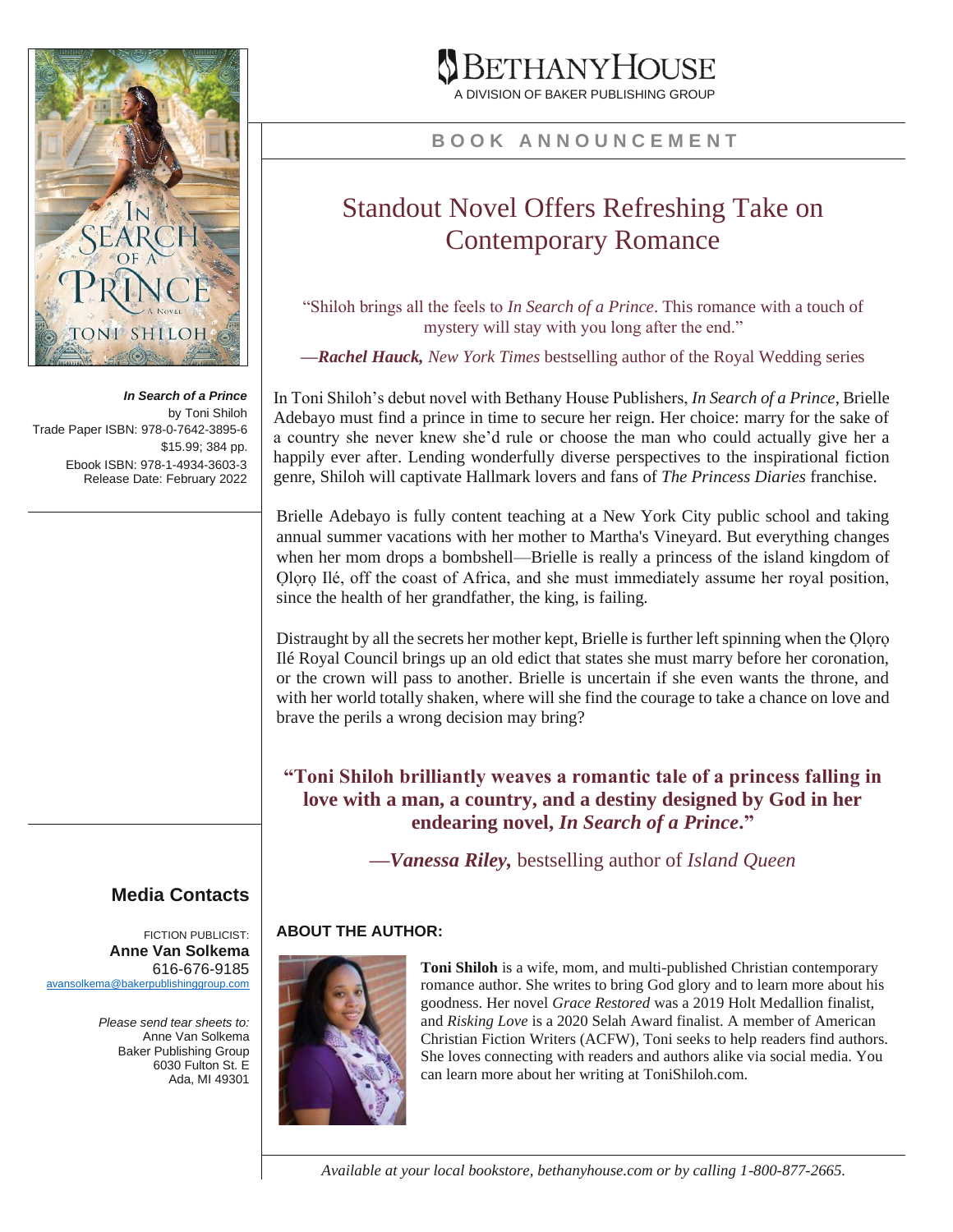

#### **SUGGESTED INTERVIEW QUESTIONS FOR** *IN SEARCH OF A PRINCE*

**\_\_\_\_\_\_\_\_\_\_\_\_\_\_\_\_\_\_\_\_\_\_\_\_\_\_\_\_\_\_\_\_\_\_\_\_\_\_\_\_\_\_\_\_\_\_\_\_\_\_\_\_\_\_\_\_\_\_\_\_\_\_\_\_\_\_\_\_\_\_**

#### **BY TONI SHILOH**

#### **1. Please provide a brief summary of your new book,** *In Search of a Prince***.**

Brielle Adebayo is a middle school civics teacher when her mother drops a bombshell: she's a princess and heir to the throne of Ọlọrọ Ilé. The king, her grandfather, is dying and needs to establish her as his official heir. It's then that the royal council finds an old edict that dictates she must be married in order to become the next ruling monarch. She's given a list of eligible bachelors and grapples with the enormity of the situation. Can she be the queen the people of Ọlọrọ need? That is the journey I take the reader on between the pages.

2. *In Search of a Prince* **is primarily set in the fictional country of Ọlọrọ Ilé. Can you tell us a little about this place?**

I'd love to. I set the country in the Gulf of Guinea, a little to the west of Bioko Island. It has a tropical climate like that of Bioko, but I used a lot of Nigerian influences to develop the country. It is ruled by a king, one of the few African nations that still maintains a monarchy. Their council is also made up of tribal elders to represent the different regions of Oloro.

3. **What different cultures influenced the creation of this story?**

I had so much fun exploring the tribes of Nigeria. I also looked at how the colonization of Nigeria, Sao Tome & Principe, and western Africa as a whole influenced the current cultures. It was with all this in mind that I developed the culture of my fictional country.

4. **One of the underlying themes in** *In Search of a Prince* **is learning to trust God and His will—no matter where it may lead. How does this theme come into play in the life of your female protagonist, Brielle Adebayo?**

Trust is such a huge theme for Brielle. She's been thrust into a life that looks nothing like what she's used to. She doesn't want to do anything outside of God's will, yet life is filled with so many new trials that it's hard to distinguish what is what. That's where trust comes in, and we get to see how her walk with God develops on this new journey.

**5. What do you think this novel contributes to the inspirational fiction genre that we haven't seen before?** 

Diversity! It's not often you get to walk into bookstores and see a lot of fiction with ethnic characters. It's my hope that Black women (young and old) will see this book and see themselves. That it allows them to dream and be inspired by what God can do.

6. **What was the inspiration for** *In Search of a Prince***?**

I was inspired by the union between Prince Harry and Meghan Markle. It was amazing to see their love, but it also made me wish for stories that celebrated Black princesses. So I dreamed one up.  $\odot$